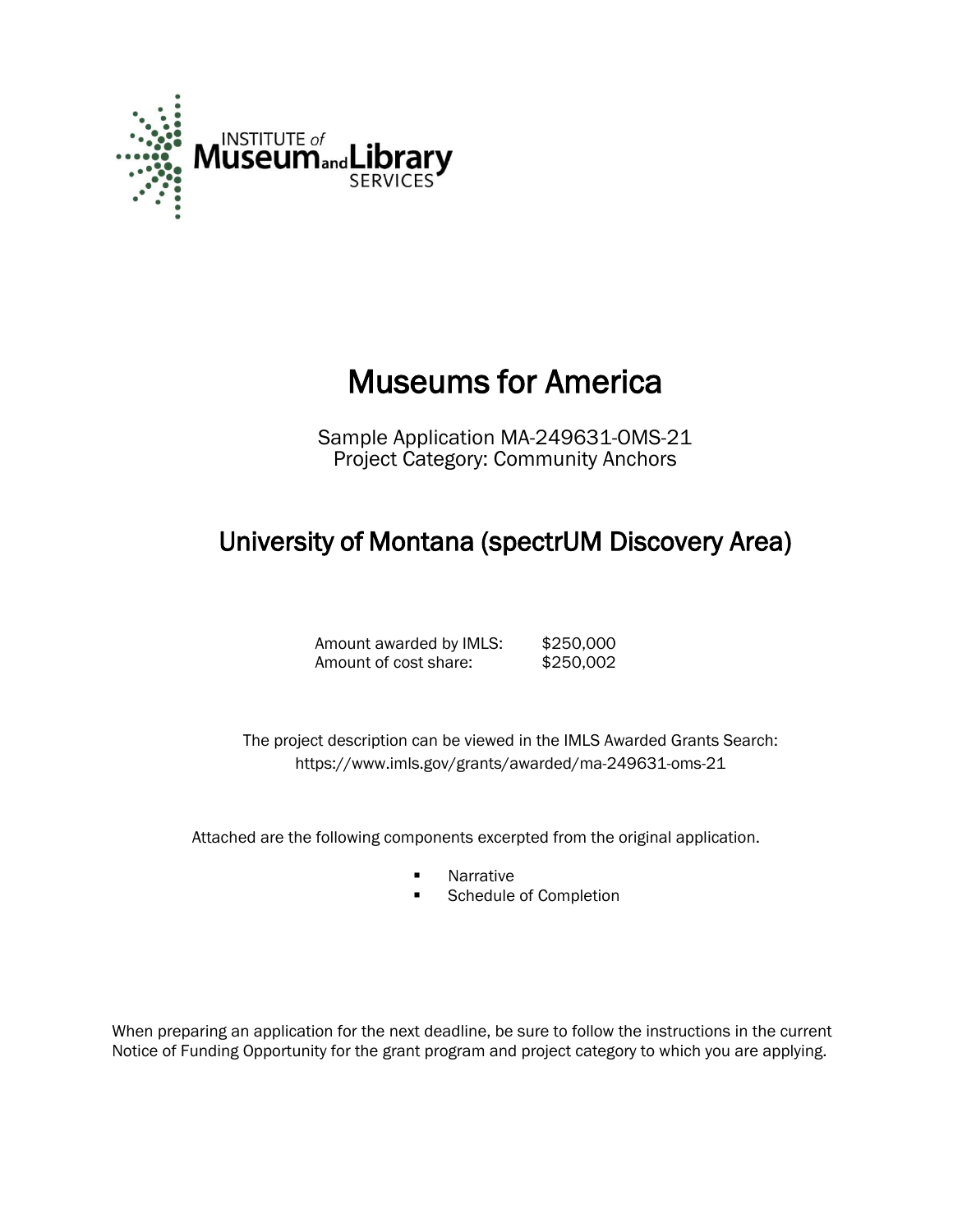#### **Project Narrative**

**"Transforming Spaces"** is designed to foster a more inclusive, culturally responsive Third Place for Missoula's significant urban Indian population while better meeting the needs of all learners in our community. In an effort to positively transform the University of Montana spectrUM Discovery Area's museum and the larger library-museum complex where it is situated, and recognizing the transformative power that museum experiences can have for people of all ages, this project will deepen and explore cross-cultural, collaborative approaches to STEM and role-model engagement while weaving Native science experiences throughout spectrUM's exhibits and programming. All of these efforts pursue the end goals of building richer understanding and connection between Native and non-Native museum visitors, closing persistent opportunity and achievement gaps in our community, and ensuring that all Missoulians—and especially K-12 students—feel a sense of belonging in museums, higher education, and STEM.

spectrUM's relocation in the spring of 2021 to the new Missoula Public Library presents a unique opportunity to enhance spectrUM's role as a vibrant, inclusive Third Place for Missoula (Oldenburg, 1989 and Pastore, 2009). Within this new location, where for the first time ever spectrUM will offer totally free admission, this project will create a suite of culturally responsive museum activities, role-model engagement experiences, and professional development trainings co-designed with Montana tribal partners to better engage Missoula's urban Indian community.

The project leverages spectrUM director Jessie Herbert-Meny's (PD) strengths in informal science education and deep partnership history with Montana's tribal communities, along with the project's tribal engagement director Shane Sangrey's expertise in Native American student persistence and success, inclusivity, and tribal community engagement.

The project team will collaborate with spectrUM's education team and advisory groups to design, pilot, and implement a suite of hands-on activities and accompanying curriculum that engage museum visitors with Native science experiences. Emulating existing efforts by the Smithsonian's National Museum of the American Indian, this project will also engage tribal role models on the museum floor and partner with tribal elders across Montana to create a library of videos, sharing their stories. Project activities and videos will be made available for use by tribal partners, K-12 schools, and other organizations. For Montana K-12 teachers, the project will offer professional development designed to provide new approaches to fulfilling the state's constitutional mandate of Indian Education for All.

The project's activities and role-model engagement will also travel to spectrUM's EmPower Place, spectrUM's free family learning center at Missoula Food Bank & Community Center. A 2019 recipient of an "Edgie" award for visitor experience from the Association of Science & Technology Centers, EmPower Place was seeded with an IMLS National Leadership Grant for Museums and engages over 15,000 Missoulians annually, including a significant urban Indian population (Beczkiewicz, 2016; Missoula Food Bank, 2015).

Formative and summative external evaluation will assess the project's impact on visitors' and role models' experiences at spectrUM and their perceptions of spectrUM as a culturally inclusive space and on the teaching practices of K-12 teachers who participate in the project's professional development.

#### *Project Justification*

#### *What need, problem, or challenge will your project address, and how was it identified?*

This project primarily responds to the need for an inclusive, culturally responsive Third Place for Missoula's urban Indian community, as well as to the need for opportunities for all children to engage positively with Native science and cultural heritage (Polimédio, 2017 & Putnam, 2016). By integrating positive Native representation and role models into spectrUM Discovery Area and EmPower Place, the project will help Native children see themselves reflected in spaces where their identities had formerly been occluded. This will be part of an effort to serve and empower Native people in Missoula and our tribal partners' communities. Native youth benefit from exposure to role models who look like them and have similar life experiences to empower them to see themselves as capable and worthy of also achieving success in academia and the STEM fields (Swaney, 2016). Guided by the belief—grounded in research—that all children benefit from inclusivity and diversity, this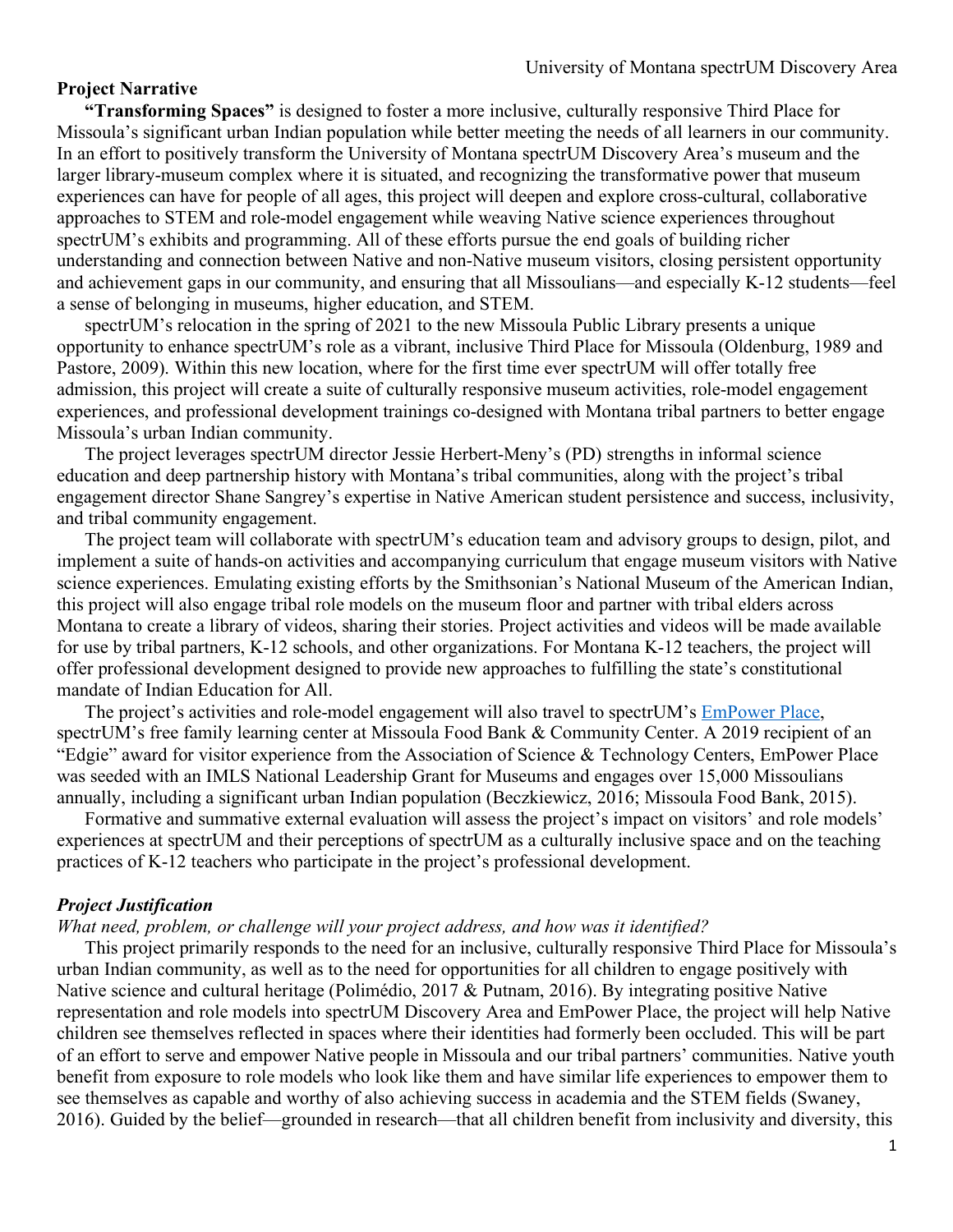project will engage all of our museum visitors with the cultural heritage of Montana's tribes and their contributions to science (Buck et al., 2008; Techbridge, 2013; and Weber, 2011). Finally, the project's K-12 teacher professional development will help educators fulfill Montana's constitutional mandate of Indian Education for All.

In the project's efforts to "transform space" to be inclusive and responsive, the project team will study and import best practices developed by the Smithsonian's National Museum of the American Indian in engaging both Native and non-Native visitors with Native science, culture, and role models. As part of the project's planning efforts, members of the project team will travel to the Smithsonian to observe and learn from their model. We will also draw on principles identified by Gregory Cajete on Indigenous education and epistemology (2015); on best practices for engaging in research with Indigenous communities (Wilson, 2008; Straits et al., 2012), to guide our collaborative work with Native communities; and on published findings from relevant projects such as the Native Universe Project and Salish Kootenai College's NSF-funded Indigenous Research Center (Pete, 2019).

This project also draws on findings from NSF-funded research from the K<sup>w</sup>ul 'I'tkin Maker Truck project, in which spectrUM, the Confederated Salish and Kootenai Tribes, and SciNation co-designed a mobile, cultural makerspace. Research on the project suggested that co-designing with communities results in more authentic, higher-impact learning experiences for children and that K-12 learners on the Flathead Reservation were more likely to select a culturally relevant activity over a "conventional" making activity; were likely to spend a longer time engaging in the cultural STEM activity; and were likelier to engage in the cultural activity with an adult than with a conventional activity (Truitt et al., 2018). Additionally, we have learned through the  $K^wul$  'I'tkin Maker Truck project and through our IMLS National Leadership Grant for EmPower Place to prioritize relationships and build trust with partners (Herbert-Meny et al., 2020), that co-designing is sustained by a positive collaborative environment (Richter, 2019), and that higher education institutions will better serve their community when they give the keys to the community to design and take ownership (Truitt et al., 2018). *Who or what will benefit from your project and how have they been involved in the planning?*

This project will deepen and explore cross-cultural approaches to STEM and role-model engagement while embedding Native science throughout spectrUM's exhibits and programming. This project will engage:

- Missoula's urban Indian community (approximately 1,800 people), as well as children and families from the nearby Flathead Reservation, where spectrUM and its SciNation advisory group regularly engage the reservation's 1,400 tribal youth through in-museum and mobile programming (U.S. Census, 2018).
- All of Missoula's children and families: spectrUM anticipates 80,000 museum visitors annually at our new location at Missoula Public Library, as well as 15,000 visitors annually at EmPower Place.
- An estimated 20 teachers who will participate in Indian Education for All professional development. Participating teachers will in turn be equipped to share culturally relevant and appropriate activities and lessons that engage their students with the cultural heritage of Montana's Native American tribes.
- An estimated 10 tribal elders from Montana's reservations who will participate in creating project films and 30 additional Native role models who will lead activities in the museum.

These beneficiaries have been involved in planning through initial discussions with All Nations Health Center, who serves Missoula's urban Indian community, with the Missoula County Public School's Indian Education department, and with planning meetings with spectrUM's SciNation Advisory Group and project advisors (see letters of support).

#### *How will your project advance your institution's strategic plan?*

Within the University of Montana's current strategic plan, this project advances the "Partner with Place" priority by developing museum engagement that positively engages UM's community and state, including Indian Country. Within spectrUM's internal strategic plan, the project advances the goal to collaborate and build relationships with partners in our new home in Missoula Public Library, and by providing opportunities for our museum to engage positively with tribal partners across the state of Montana. This project also builds upon the University of Montana's commitment to providing a better understanding of First Peoples of Montana.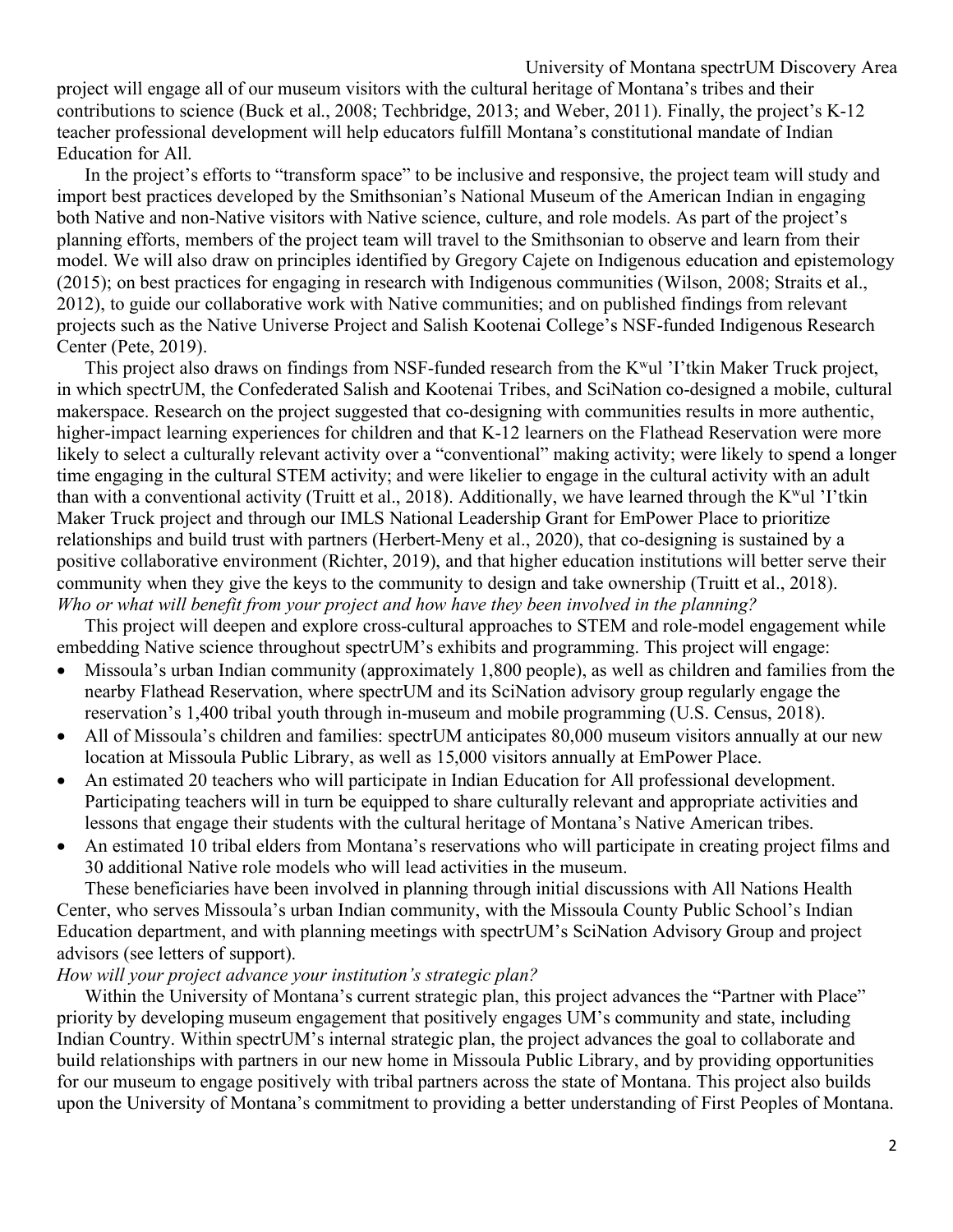#### University of Montana spectrUM Discovery Area

In November 2017, the Montana University Systems Board of Regents adopted Indian Education for All, a Montana Constitution statute previously focused on K-12 education, that engages all Montana students with Montana tribes' cultures and ways of knowing.

# *How will your project address the goals of the Museums for America program and align with the project category you have chosen?*

This project addresses the Museum for America goal of promoting lifelong learning by building on spectrUM's role in Missoula as a trusted source for information and community dialogue, as we provide continuous learning for people and families with diverse backgrounds and needs. Within the Community Anchor category, this project will strengthen spectrUM's ability to serve our community by bridging Native and non-Native ways of knowing and being. This project will allow spectrUM to build our partnerships with Montana's native communities to design and strengthen Native science experiences in our museum which specifically responds to the needs of Missoula's urban Indian community while also benefiting all visitors.

#### *Project Work Plan*

#### *What specific activities, including evaluation, will you carry out?*

Building on spectrUM's long history of collaborating with tribal partners and communities, PD Jessie Herbert-Meny, project tribal engagement director Shane Sangrey (Chippewa-Cree; diversity specialist at the University of Montana), spectrUM's education team, and tribal partners will develop programming that engages visitors with Montana tribes' ways of knowing, including Native scholars' current research at UM. As part of the design process, the project team will study existing models for effective museum-tribal engagement and will visit the National Museum of the American Indian to explore and emulate their approach to tribal role-model engagement and programming.

Working with spectrUM's SciNation advisory group on the Flathead Reservation and a project advisory group of partners from across Montana's reservations and Tribal Colleges, the project team will collaborate with elders, scholars, and leaders in Montana tribal communities whom Herbert-Meny and Sangrey will invite to be filmed in short videos sharing stories of Montana tribes' ways of knowing. Videos, to which participating tribes will retain copyright, will be edited to be shared on a rotating basis in spectrUM's museum on the 2nd (children's) floor and in Missoula Public Library's Montana Room on the 3rd floor.

Additionally, the project team will invite Montana tribal role models to engage with visitors at spectrUM for 15 days of each project year. spectrUM currently hosts UM scholars, STEM professionals, and community members as special guest role models regularly in our museum and at EmPower Place, and we find that role models enjoy sharing about their research and experiences with the public. We will recruit Native role models and elders to share their experiences with museum visitors, ensuring that we have at least 5 role model visits each year at EmPower Place and 10 role model visits each year at spectrUM's museum at the Missoula Public Library. For example, a guest elder could share his or her tribe's traditional seasonal lifeways; a Native role model could lead a traditional game with visitors; or a Native scholar from the University of Montana could engage visitors with their research and personal educational pathway. Aaron Thomas, a chemistry professor and director of Indigenous Research and STEM Education at the University of Montana has served as a special guest to lead students through chemistry activities and is excited to continue this partnership (see letter of support).

With our advisors and tribal partners, the project team will co-design a suite of 10-12 hands-on activities and an accompanying curriculum book that engages visitors with Montana Native heritage and current research by UM Native scholars. Activities will incorporate supplies developed by Montana fabricators whose products are widely used by tribal and K-12 educators. Tim Ryan, a member of the Confederated Salish and Kootenai Tribes, produces replicas such as willow fish traps, traditional fire kits, and wood and rawhide snow shoes, traditional technologies that museum educators will use to engage visitors with Native ecology and sense of place. Georgianne Fish, a K-12 teacher in Great Falls, Montana, creates traditional game sets that teach Native values of honor, respect, and responsibility while engaging players with the spiritual, mental, and physical survival skills of the past. Native Teaching Aids, a company based on the Flathead Reservation, produces cards,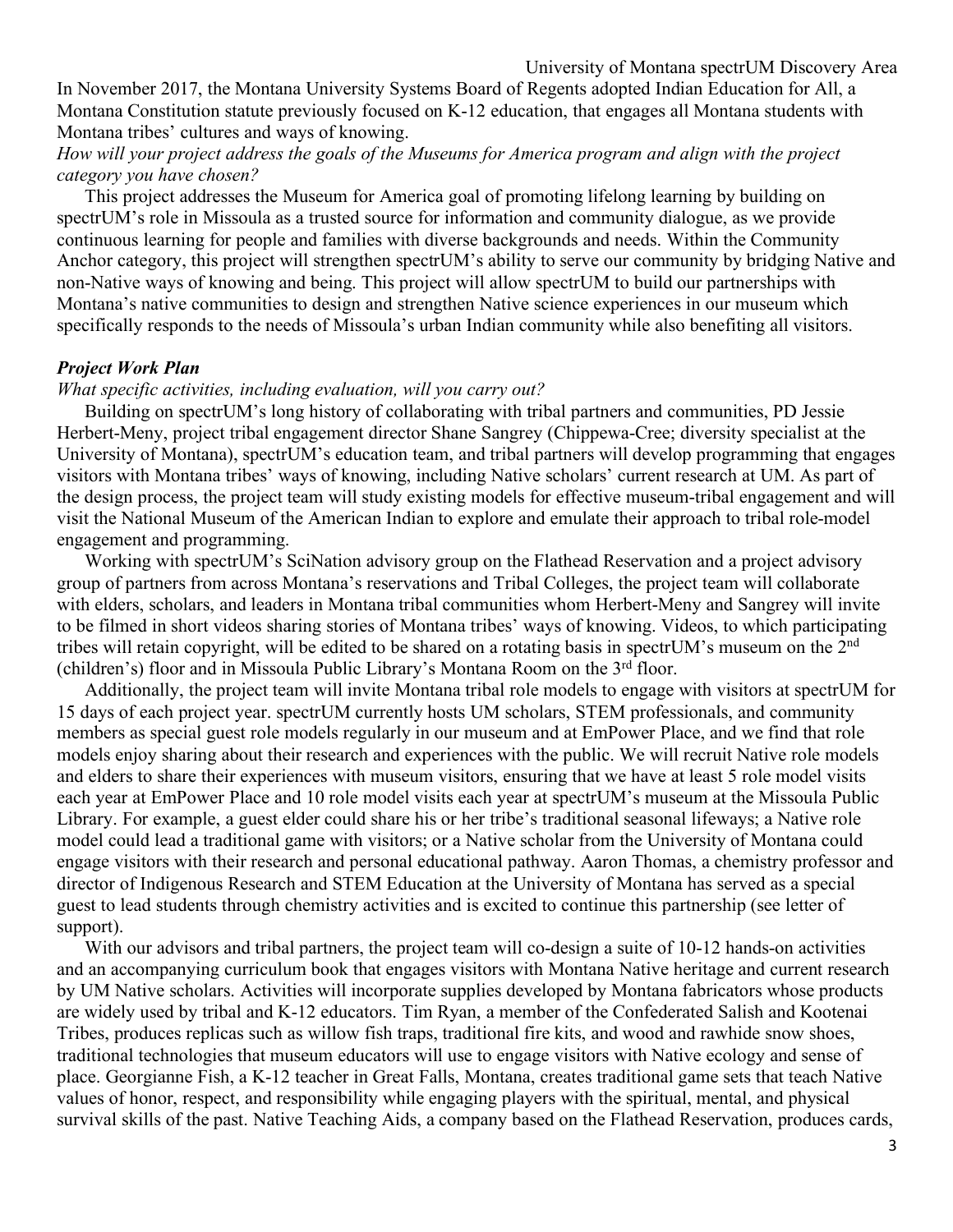### University of Montana spectrUM Discovery Area

games, and other products designed to teach Indigenous cultures, languages, and histories. The project team will work with tribal partners to place custom orders for these supplies. (Please see price lists in Supporting Documents.)

While this project's specific activities will emerge from the co-design process, the following are examples of possible activities to be developed by spectrUM's education team and tribal partners:

- One of the most popular activities in spectrUM is building boats out of recycled materials to float down our Clark Fork River water table. This place-based activity could be adapted with the guidance of tribal elders and boat builders from the Flathead Reservation, who are working to resurrect this craft locally, so that children could learn how dugout canoes were constructed and used on Montana's waterways. Possible science extensions include buoyancy, boat hull engineering and design, and river and lake ecology.
- With watershed programming and exhibits embedded throughout the library-museum complex, signage can be created to share tribal stories and ecological knowledge. Bilingual signage, already in place on the Flathead Reservation, could share Salish place names like nmisuletk<sup>w</sup> (Missoula's Clark Fork River).
- In the makerspace, a project team could work with Tim Ryan to share how willow fish traps are created and the engineering design principles behind their construction. This activity would create rich entry points for language and storytelling.
- Both spectrUM and Missoula Public Library already incorporate board games into their programming and collections. Project activities could include game events offered in collaboration with Native Teaching Aids; making the games available for checkout or free play in the museum; and inviting Native role models to play these games with visitors.
- Other elder-engagement programming could include a guest elder sharing his or her tribe's traditional seasonal lifeways, many of which are still practiced, or elders could lead traditional storytelling in the appropriate season for their tribe during Missoula Public Library's early-childhood story times and adult book groups.

Each year, the activities and curriculum book will be made available to the project's advisory group and partners, allowing visitors at the tribal college libraries at Blackfoot Community College, Salish Kootenai College, Stone Child College and at the People's Center to experience project activities, furthering the reach of the project. In year two, the project team will also create a kit of the native science activities and curriculum which will be available to check-out through the Missoula Public Library and available across Montana through the Inter-library loan program.

In years two and three, Sangrey and Herbert-Meny will offer an 8-hour professional development training to help K-12 schools and educators fulfill Montana's Indian Education for All mandate and provide teachers with project activities and videos that incorporate Native science. Trainings will build upon Montana's Essential Understandings Regarding Montana Indians and will engage teachers in the project activities and curriculum. Teachers will receive stipends for participation and OPI renewal units. Ten teachers who participate in these trainings each year will learn new approaches and resources for integrating Indian education into their own classroom and will receive a curriculum booklet developed by the project team with activity guides and additional resources. Sangrey will also provide a cultural responsiveness training for spectrUM's education team, led annually with museum program manager Caitlin Ervin.

Dr. Beth Covitt, spectrUM's head of science education research and evaluation, will serve as project evaluator, providing both formative and summative evaluation. The formative evaluation will document key project activities to provide timely feedback so that activities can be compared with the rationale and plan and refined over time. In particular, Covitt will use surveys with project partners, adult visitors, and role models (different instruments with each group) to gather information about what respondents like about the activities and exhibits, perceptions of the impact of the activities and exhibits as well as of cultural inclusiveness at spectrUM and EmPower Place, suggestions for improvements, and what messages they take away from their experiences. Covitt will conduct surveys with teachers participating in project professional development to document the quality, value, and usefulness of the professional development to their teaching, as well as their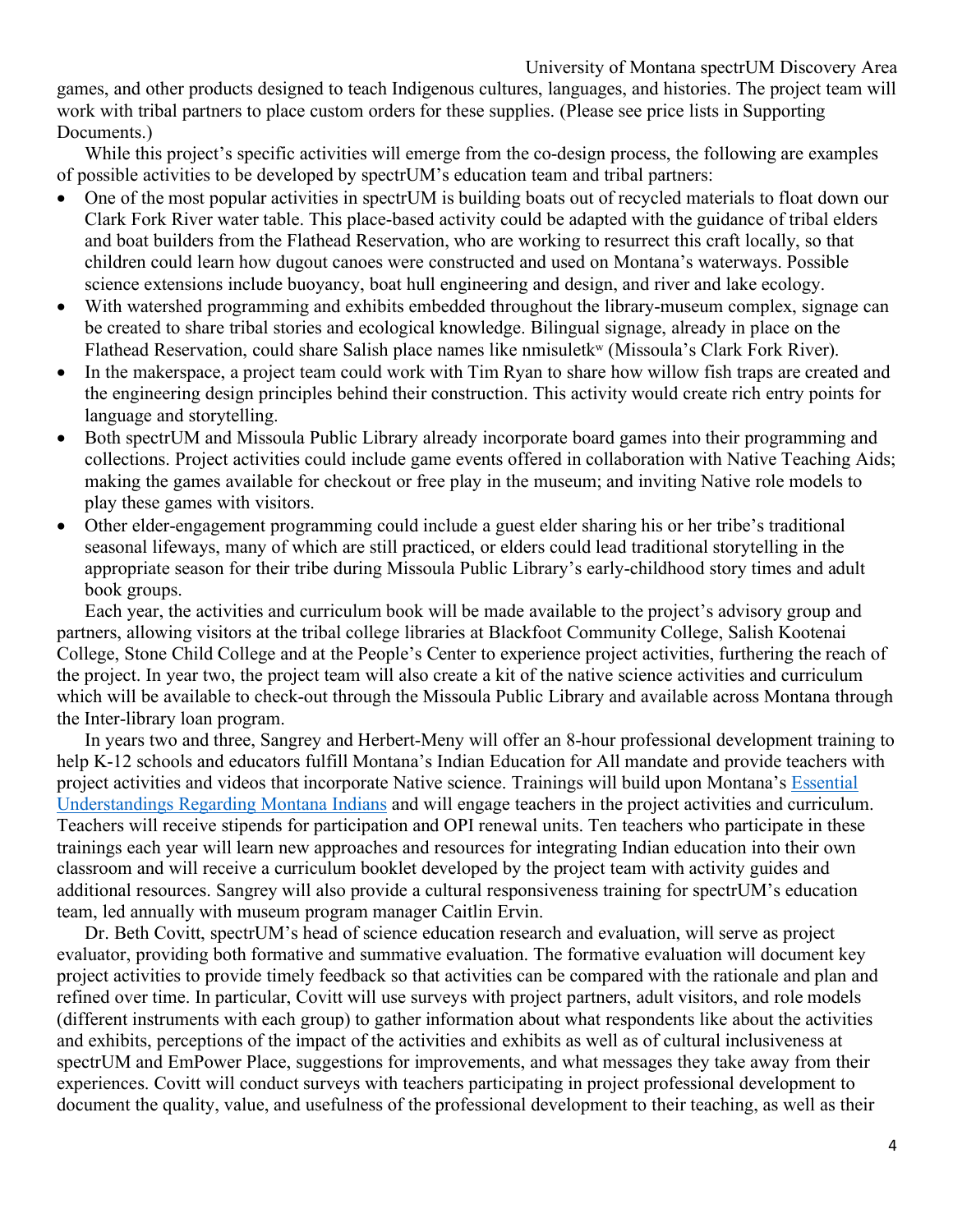perceptions of culturally responsive education and of the museum. Covitt will develop formative evaluation memos twice yearly and meet with project leaders to discuss how evaluation information can support project responses to the perceived strengths and weaknesses of the activities, exhibits, and professional development.

The summative evaluation will answer the following key questions:

- What is the nature and quality of visitors' experiences with the project's exhibits and activities? In what ways do these experiences impact visitors' perceptions of spectrUM and EmPower Place as culturally inclusive places?
- How do the role models perceive the impact of the project? In what ways do they see the project as making spectrUM and EmPower Place more culturally inclusive? What suggestions do they have for continuing development in this regard?
- What is the contribution of the project to teachers who participate in the professional development, and how do the teachers perceive the professional development to impact their classroom practice, their understanding of culturally responsive science education, and their perceptions of spectrUM as a resource for culturally responsive science education?
- What lessons learned from this project could be useful for the broader museum and library fields? For the summative evaluation, Covitt will draw on all of the formative data collected, as well as final

interviews with project leaders and a sample of staff and partners about the project's reach and lessons learned. In addition, she will conduct follow-up surveys with teachers who participated in the professional development to document the extent to which and the ways in which the professional development has impacted their practice over time. Covitt will report evaluation data as required by IMLS and to document project outcomes. Institutional Review Board approval for the evaluation will be obtained so that findings may be shared as part of project dissemination. A final report will summarize the contributions of the project, as well as the broader lessons learned for the field of museums and libraries.

# *What are the risks to the project and how will you mitigate them?*

- The possibility that the children and families this project most intends to reach—specifically American Indian and low-income families—may not visit spectrUM. We will mitigate this risk by heavily marketing spectrUM's new free-admission policy in the library, including through outreach through All Nations Health Center and to family resource centers at Missoula public schools. We also anticipate that our new location within a public library and by including programming at EmPower Place will further broaden our reach. We will additionally mitigate this risk by targeted marketing on social media and through community calendar listings and spectrUM's e-newsletter.
- Cross-cultural collaboration carries the risk of miscommunications or misunderstandings between Native and non-Native staff and partners. We will mitigate this risk by consciously striving to maintain a working environment that is culturally safe, including by working with Sangrey to develop an annual training designed to increase spectrUM employees' awareness of tribal issues and the cultural backgrounds of Native people, as well as to help participants recognize and interrupt their implicit biases and behaviors. These efforts will inform a written diversity and inclusion section in spectrUM's handbook.
- Possible challenges in recruiting and hosting Montana tribal elders as special guests in the museum: Sangrey has done similar work previously and has deep connections that will help him recruit tribal elders and ensure that both the tribal elders and spectrUM's visitors benefit.

# *Who will plan, implement, and manage your project?*

Jessie Herbert-Meny (PD), spectrUM's director, will lead the project, focusing particularly on i) overseeing spectrUM's tribal partnerships, in collaboration with Sangrey; ii) overseeing the design and implementation of the project's exhibits, activities, role model engagement, and K-12 teacher professional development; iii) disseminating the project's impact and approach; and iv) ensuring that evaluation iteratively informs project engagement throughout the grant period. Herbert-Meny, who has led spectrUM's education programs since 2008 and received her master's in education in 2019, was co-PI on spectrUM's recent NSF project that developed the Kwul 'I'tkin Maker Truck and is currently PD on the IMLS National Leadership Grant to develop a model for museum to engage rural and tribal communities in making and tinkering. Herbert-Meny has a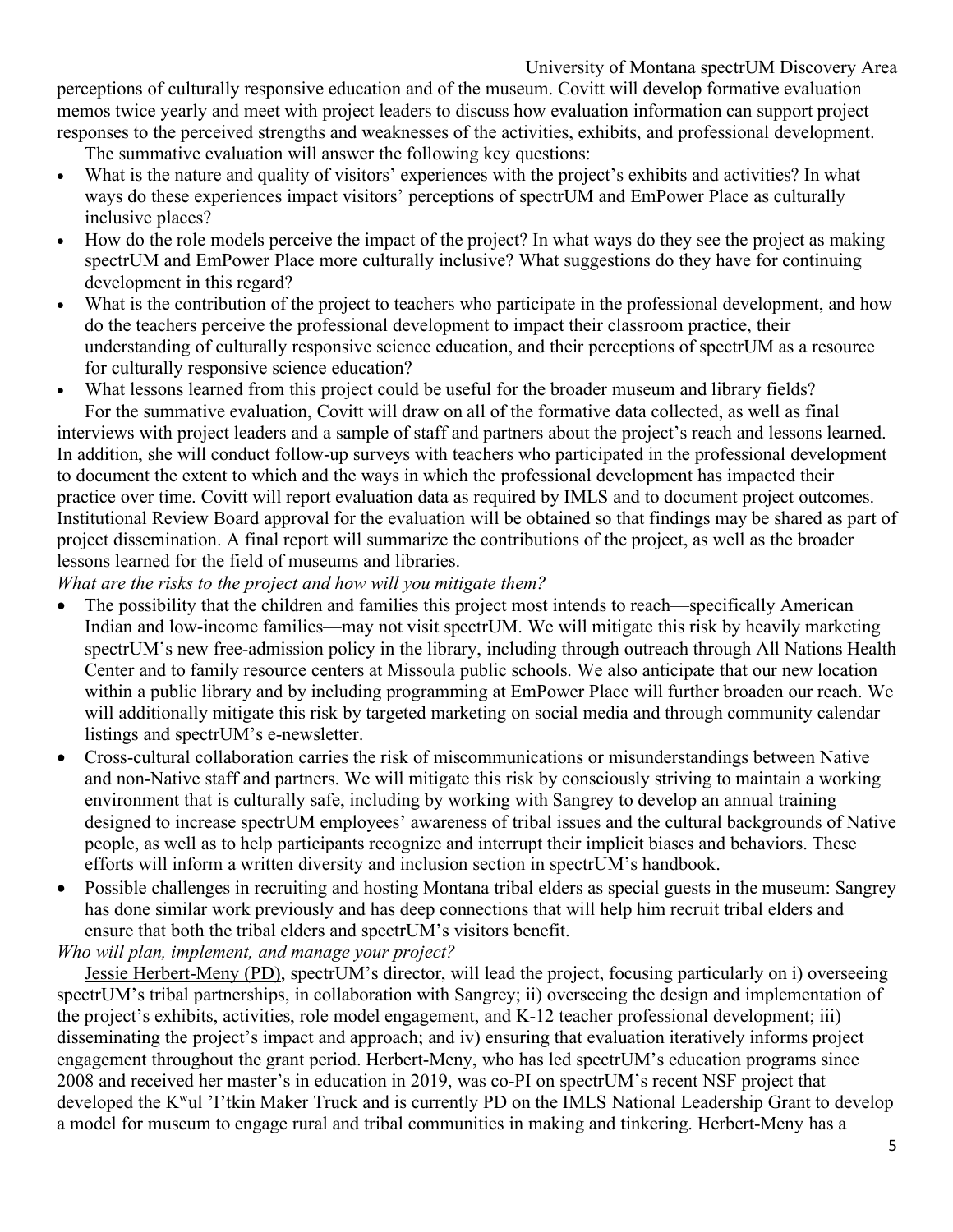## University of Montana spectrUM Discovery Area decade of experience guiding spectrUM's community-based approach to STEM engagement and oversees its partnerships with tribal communities, including the SciNation advisory group on the Flathead Reservation, and developing professional development experiences for teachers about culturally responsive education and handson science curriculum (see an example of the Kwul 'I'tkin curriculum booklet in supporting documents).

Shane Sangrey, the project's tribal engagement director, will collaborate with Herbert-Meny to oversee the project's tribal partnerships and engagement and will additionally be responsible for project's video engagement with elders, including ensuring that tribes retain copyright and have access to the videos for their own use. Sangrey will oversee all elder engagement at spectrUM and will collaborate with Herbert-Meny to ensure that all project deliverables are culturally relevant and appropriate, as well as to develop a cultural responsiveness training for spectrUM staff and open to all staff and volunteers in the Missoula Public Library complex. In addition to his position as diversity specialist with UM's College of Health, Sangrey is a spectrUM advisory board member. He is a member of the Chippewa Cree Tribe and has over a decade of experience developing and implementing programs that positively engage elders with youth and the broader public, both in his roles at UM and previously at Stone Child College on Montana's Rocky Boy Indian Reservation.

Beth Covitt, spectrUM's head of science education and evaluation, will serve as project evaluator, providing both formative and summative evaluation. Covitt has experience with Montana tribes on education efforts, including through serving as program manager for the NSF-funded Big Sky Science Partnership, which partnered Montana tribes and universities to provide culturally-responsive teacher professional development.

Dr. Nathalie Wolfram oversees UM's role-model program and will recruit Native role models from the University of Montana to engage at spectrUM's sites. spectrUM museum manager Caitlin Ervin, with over three years of experience managing programs at spectrUM and engaging with role models will lead project activities on the museum floor and at EmPower Place, purchase supplies, oversee spectrUM's museum educators, will assist Dr. Wolfram in recruiting Native role models, and will engage role models in the museum. A student intern from UM Media Arts will edit all project videos. spectrUM educators will lead activities developed by this project with visitors in the museum and at EmPower Place. *Will partners be engaged and, if so, for what purpose?*

spectrUM has a history of developing reciprocal relationships with partners. By design, this project is intended to engage Montana tribal partners to guide activity design. spectrUM's SciNation advisory group partners and additional project advisors will connect the project with tribal elders and community members on Montana's seven reservations to help develop the videos and provide feedback and their expertise on the project. SciNation includes Steph Gillin (Confederated Salish & Kootenai Tribes - CSKT - Information and Education Office), Dr. LeeAnna Muzquiz (CSKT Health), Whisper Camel-Means (CSKT Wildlife Biology), Michelle Mitchell (CSKT Education), Dr. Jonathon Richter (Tech4Good), Aric Cooksley and Amy Vaughan (Boys & Girls Club of Lake County and the Flathead Reservation), Marie Torosian (People's Center) and Cindi Laukes (UM Neural Injury Center). Additional project advisors include Dana Kingfisher (All Nations Health Center), Michael Fast Buffalo Horse (Blackfeet Community College), Joy Bridwell (Stone Child College), and Tim Ryan (Salish Kootenai College). Letters of support are included in supporting documents. *When and in what sequence will your activities occur?*

Please refer to the Schedule of Completion for a detailed project timeline. *What time, financial, personnel, and other resources will you need to carry out the activities?*

UM is requesting funds and providing matching funds and in-kind resources for this project. Please see the budget narrative for a more complete description of how project funds will be used. *How will you track your progress toward achieving your intended results?*

In addition to the measures described in Covitt's evaluation plan above, the project team will regularly invite members of spectrUM's advisory board, SciNation, and other tribal partners to observe and provide feedback on its programming. If tribal partners or team members have concerns about any of the project's activities, then those concerns will be addressed with the full team in order to ensure that we are building trusting relationships with our tribal communities. Activities may be adjusted to meet the goals of the project. *How and with whom will you share your project's results?*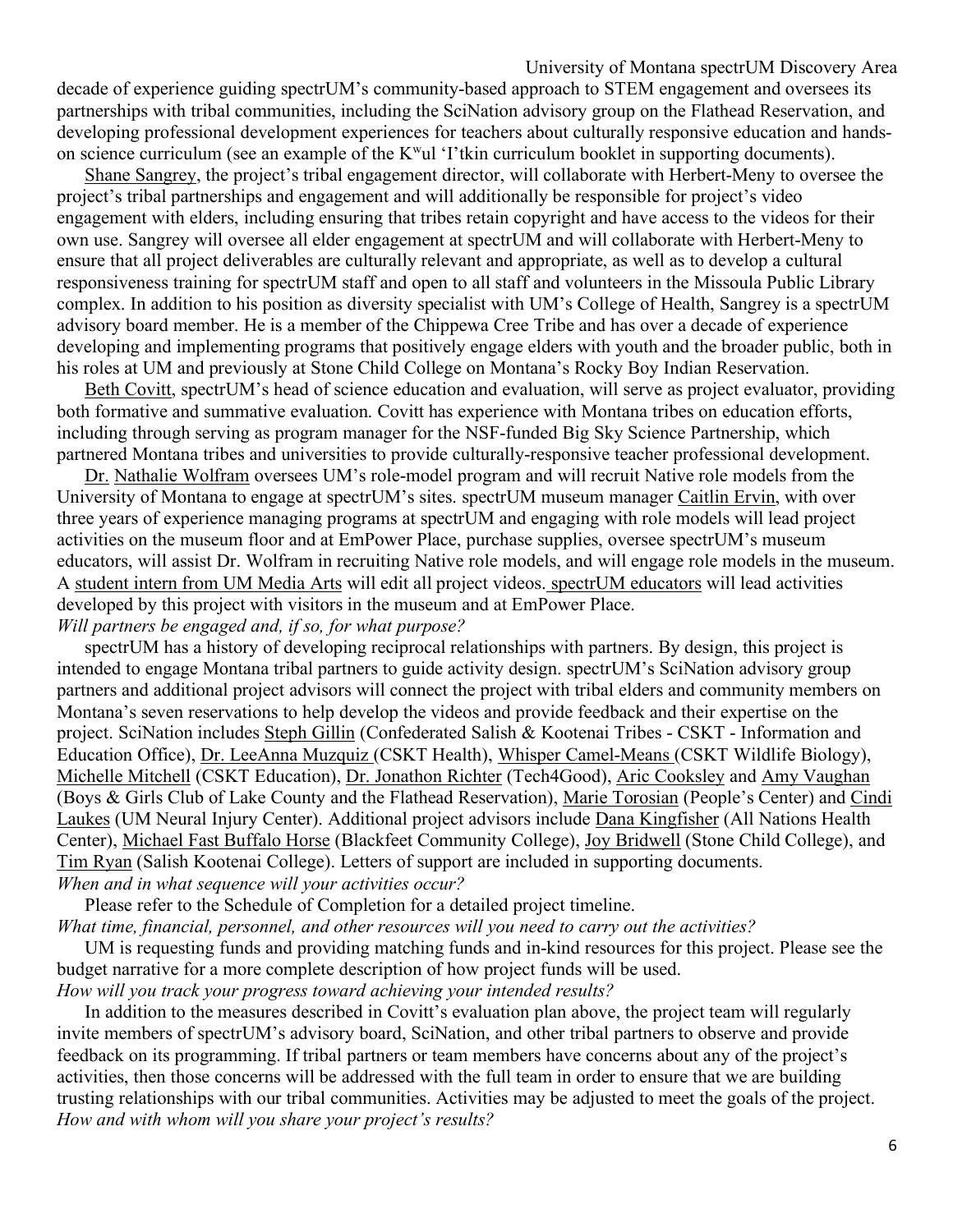University of Montana spectrUM Discovery Area

Montana teachers will learn about the project and its benefits for their K-12 students through the professional development workshops to be offered in years two and three, one in Missoula and one at the Montana Indian Education Association conference. Additionally, the project's website will disseminate project impact to the museum and informal science education fields, as well as resources created through the project. The project team plans to submit a paper to Connected Science Learning to further share the project results.

# *Project Results*

*What are your project's intended results and how will they address the need, problem, or challenge you have identified?*

We intend to create a Third Place at the spectrUM in which every visitor who enters sees a connection to Montana Native heritage – they will see it in the signage in the museum, in the videos on display, and through the people and activities. By experiencing a Native science activity or meeting with a Native role model, each visitor will leave with a deeper understanding of and greater appreciation for the diverse cultural heritage and ways of knowing of Montana's tribes. This project aims to build understanding and connection between Native and non-Native museum visitors and promote a sense of belonging in museums, higher education, and STEM for Missoula's urban Indian children and families, as well as all museum visitors.

*How will the knowledge, skills, behaviors, and/or attitudes of the intended audience change as a result of your project?*

As noted above, this project aims to provide Missoula's urban Indian children and families with a sense of connection with their tribe, a sense of belonging in spectrUM's museum locations, and to build an understanding for all families and children about Native science and indigenous culture. Montana's urban Indian children, by seeing themselves represented in the museum and in higher education, will build their sense of possibility for their own aspirations. Through professional development, the project also aims to provide teachers with new approaches to incorporating Indian Education for All into their classrooms.

*What data will you collect and report to measure your project's success?* 

Please see the above evaluation plan.

*What tangible products will result from your project?* 

- A suite of approximately 10-12 Native science activities with an accompanying curriculum booklet, to be featured on a regular basis in spectrUM's programming;
- Native science check-out kit which will be available through the Montana's inter-library loan program, complete with a select set of project activities;
- Ten short videos featuring tribal elder stories. Tribes will retain copyright of the project's videos;
- An 8-hour teacher professional development workshop, which will be shared with 10 teachers in years two and an additional 10 teachers in year three, and will be shared in a shortened version at the Montana Indian Education Association Conference;
- A project website which will share project activities, curriculum, role model biographies, and videos. *How will you sustain the benefit(s) of your project?*

The project's efforts will remain as part of spectrUM's museum at the Missoula Public Library and EmPower Place. We intend to designate space for this project's culturally responsive museum activities, rolemodel engagement, and professional development training to find a permanent home in the library-museum complex. The project team will continue to engage with our SciNation partners beyond the length of the project and train new spectrUM staff members and educators on project activities and culturally responsive education to ensure that spectrUM continues to serve as a culturally responsive Third Place for Missoula. Activities and video resources will continue to be available on the project's website, which will be integrated into spectrUM's page. The Native science check-out kit will continue to be available through the inter-library loan program, allowing additional libraries and teachers from across Montana to check out an activity kit into the future, which will be promoted through the Missoula Public Library's and spectrUM's newsletters. Finally, the University of Montana and spectrUM will continue to pursue external funding for these efforts.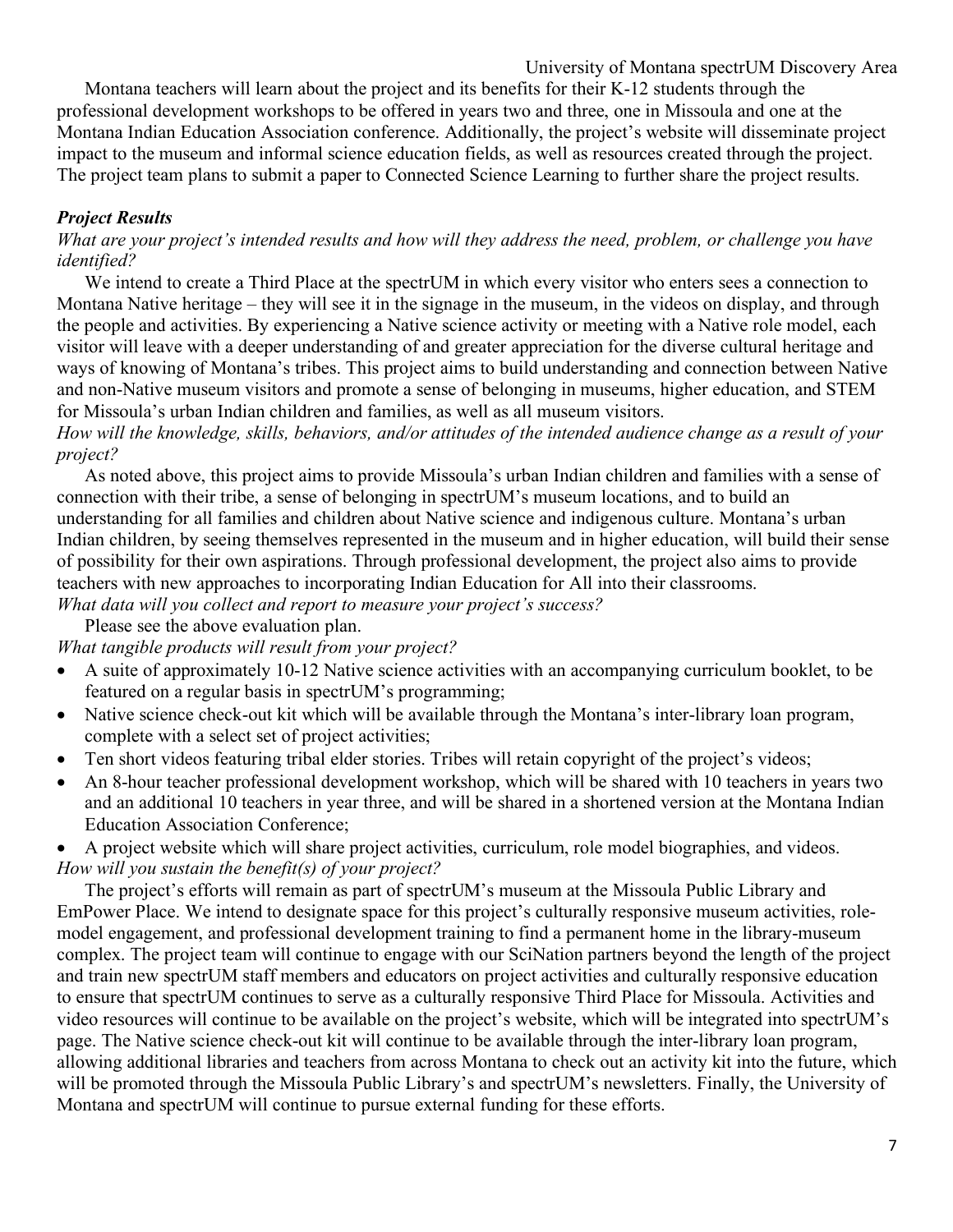| The University of Montana spectrUM Discovery Area                                                                                                                                                               | <b>Transforming Spaces</b>    |                |                               |    |                |                |                               |                |                               |                |                |                |
|-----------------------------------------------------------------------------------------------------------------------------------------------------------------------------------------------------------------|-------------------------------|----------------|-------------------------------|----|----------------|----------------|-------------------------------|----------------|-------------------------------|----------------|----------------|----------------|
|                                                                                                                                                                                                                 | <b>Schedule of Completion</b> |                |                               |    |                |                |                               |                |                               |                |                |                |
|                                                                                                                                                                                                                 |                               |                | Year 1 (Sept. 2021-Aug. 2022) |    |                |                | Year 2 (Sept. 2022-Aug. 2023) |                | Year 3 (Sept. 2023-Aug. 2024) |                |                |                |
| <b>Activity</b>                                                                                                                                                                                                 | Q1                            | Q <sub>2</sub> | Q <sub>3</sub>                | Q4 | Q <sub>1</sub> | Q <sub>2</sub> | Q <sub>3</sub>                | Q <sub>4</sub> | Q1                            | Q <sub>2</sub> | Q <sub>3</sub> | Q <sub>4</sub> |
| Hire Media Arts intern                                                                                                                                                                                          |                               |                |                               |    |                |                |                               |                |                               |                |                |                |
| Bi-weekly PI and key staff planning meetings                                                                                                                                                                    |                               |                |                               |    |                |                |                               |                |                               |                |                |                |
| Research trip to National Museum of the American Indian                                                                                                                                                         |                               |                |                               |    |                |                |                               |                |                               |                |                |                |
| Order activity supplies (durable, to be replenished as needed)                                                                                                                                                  |                               |                |                               |    |                |                |                               |                |                               |                |                |                |
| Pilot Native science activities                                                                                                                                                                                 |                               |                |                               |    |                |                |                               |                |                               |                |                |                |
| Develop curriculum booklet to accompany activities                                                                                                                                                              |                               |                |                               |    |                |                |                               |                |                               |                |                |                |
| Put together native science check-out kit<br>Train spectrUM educators in inclusive, culturally relevant<br>engagement                                                                                           |                               |                |                               |    |                |                |                               |                |                               |                |                |                |
| Train spectrUM educators in Native science activities<br>Regularly schedule activities into spectrUM programs on a<br>weekly basis<br>Engage 6 times annually with SciNation for project planning &<br>guidance |                               |                |                               |    |                |                |                               |                |                               |                |                |                |
| Engage with statewide advisory team for project planning and<br>guidance                                                                                                                                        |                               |                |                               |    |                |                |                               |                |                               |                |                |                |
| Recruit tribal elders to create videos<br>Develop & edit videos featuring tribal role models and tribal<br>elders                                                                                               |                               |                |                               |    |                |                |                               |                |                               |                |                |                |
| Display videos on museum floor and in Missoula Public Library                                                                                                                                                   |                               |                |                               |    |                |                |                               |                |                               |                |                |                |
| Recruit UM & native role models<br>Host native role models and tribal elders at spectrUM and<br>EmPower Place (15 days/year)                                                                                    |                               |                |                               |    |                |                |                               |                |                               |                |                |                |